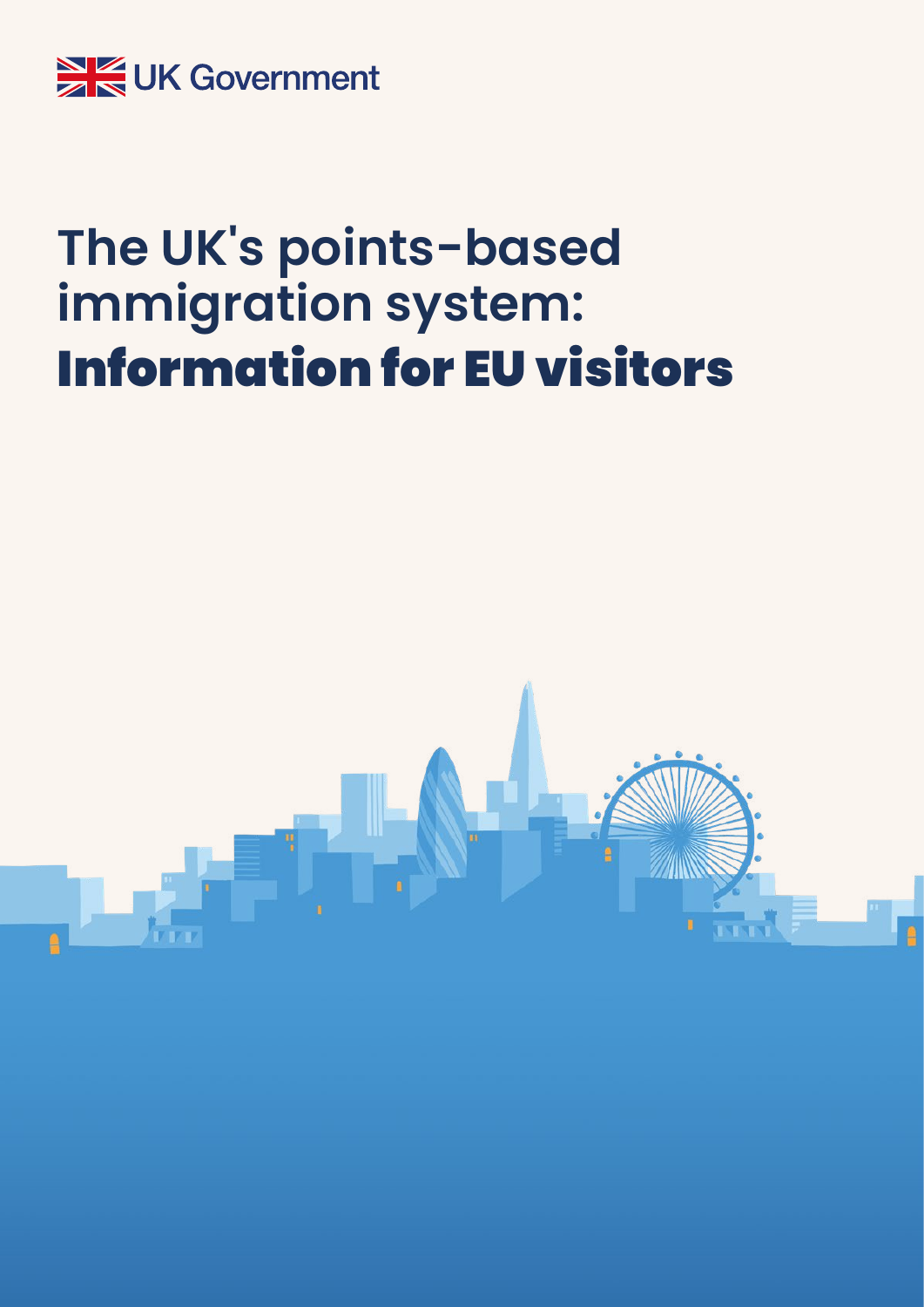# The UK's points-based immigration system: EU visitors

Please note that 'EU citizens' referred to in this guidance should be read to include EU, EEA and Swiss citizens. Those resident in the UK by 31 December 2020 should apply to the **[EU Settlement Scheme](https://www.gov.uk/settled-status-eu-citizens-families/what-settled-and-presettled-status-means)** and have until 30 June 2021 to make an application.

The UK left the European Union on 31 January 2020. Free movement between the UK and the European Union ended on 31 December 2020 and on the 1 January 2021, the UK implemented a points-based immigration system that prioritises skills and talent over where a person comes from.

The UK welcomes millions of visitors every year from all around the world. Under the new system, you, as an EU citizen, can continue to visit the UK without applying for a visa and in most cases, can stay for up to six months. You may participate in a wide range of activities, including tourism, visiting family and friends, short-term study and business-related activities, such as events and conferences. You may enter the UK multiple times during that period, but you may not live in the UK by means of frequent or successive visits.

Irish citizens' status continues to be protected as part of **[Common Travel Area](https://www.gov.uk/government/publications/common-travel-area-guidance/common-travel-area-guidance)  [arrangements](https://www.gov.uk/government/publications/common-travel-area-guidance/common-travel-area-guidance)**. Therefore, Irish citizens do not require permission to come to the UK (except in a very limited number of circumstances), and as a result, are not eligible to apply under the new points-based immigration system.

As an EU citizen who is not Irish, if you enter the UK from Ireland there are different immigration restrictions for visiting the UK. You are only able to visit the UK for up to six months on your first visit. If you return to Ireland and from there wish to visit the UK again, you will only be able to stay in the UK for up to two months. However, if you leave the **[Common Travel Area](https://www.gov.uk/government/publications/common-travel-area-guidance/common-travel-area-guidance)**, you will still be able to visit the UK for up to six months on your next visit including if it's via Ireland.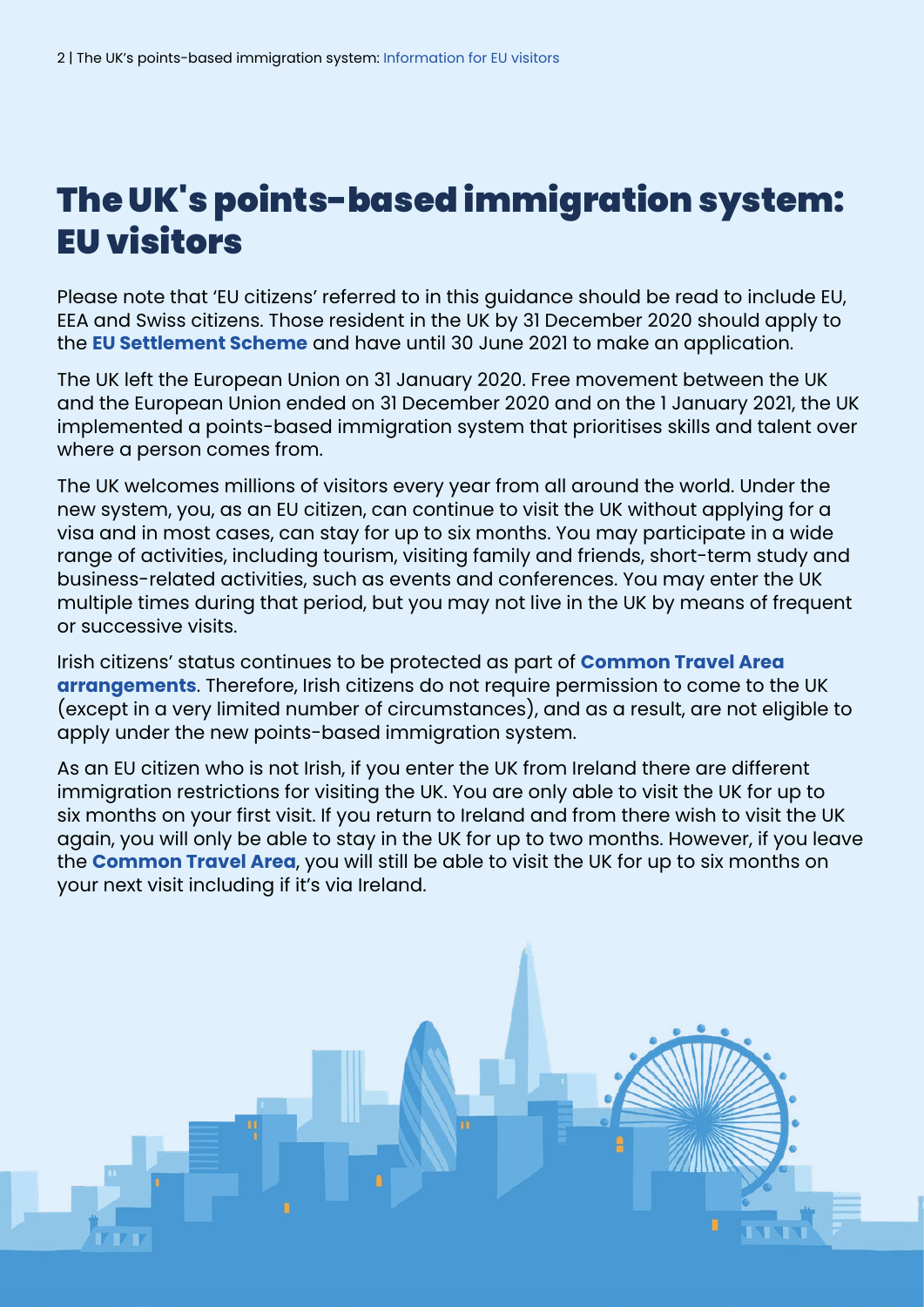

## *W* Visiting the UK

You can continue to visit the UK without applying for visa, to:

- come on holiday or visit family and friends for up to six months
- do a short course of study
- do business-related activities, such as attending meetings, events and conferences
- to negotiate and sign business contracts
- take part in sporting or cultural events
- if you're a leading academic, you can present your latest research; or if you're a scientist, you can share your knowledge with colleagues on international projects
- if you're employed overseas, you can come and support companies who have bought goods from your company or collaborate with a UK business which is supplying your employer overseas
- take part in some permitted paid activities, such as performing at cultural events.

#### **The full list of permitted activities for all [visitors](https://www.gov.uk/guidance/immigration-rules/immigration-rules-appendix-visitor-permitted-activities) is available on GOV.UK**

You cannot come to the UK without a visa, to:

- work
- live in the UK for long periods of time through frequent visits
- get **[public funds](https://www.gov.uk/government/publications/public-funds--2)**.

You will need to apply for a **[visa](https://www.gov.uk/guidance/the-uks-points-based-immigration-system-information-for-eu-citizens)** if you want to work in the UK or study in the UK for longer than six months.

If you've been invited to the UK as an expert in your profession and will be paid in the UK, you may be able to come to the UK as a Permitted Paid Engagement visitor. Use the '**[check if need a visa tool](https://www.gov.uk/check-uk-visa)**' to find out more information.

If you are coming via Ireland from 1 January 2021 as a Permitted Paid Engagement visitor, you can come for up to one month on your first visit, but only seven days on any further visits if you have not left the Common Travel Area in the meantime.

If you are visiting the UK to marry or form a civil partnership, or give notice of this, after 1 July 2021 you will need to apply for a **[Marriage/Civil Partnership Visa](https://www.gov.uk/marriage-visa)**.

If you want to visit for longer than six months for private medical treatment or as an academic visitor, you will need to apply for a **[Standard Visitor Visa.](https://www.gov.uk/standard-visitor-visa)**

If you are visiting the UK for business purposes, you can read more about **[importing](https://www.gov.uk/transition)  [and exporting goods to the UK](https://www.gov.uk/transition)**.